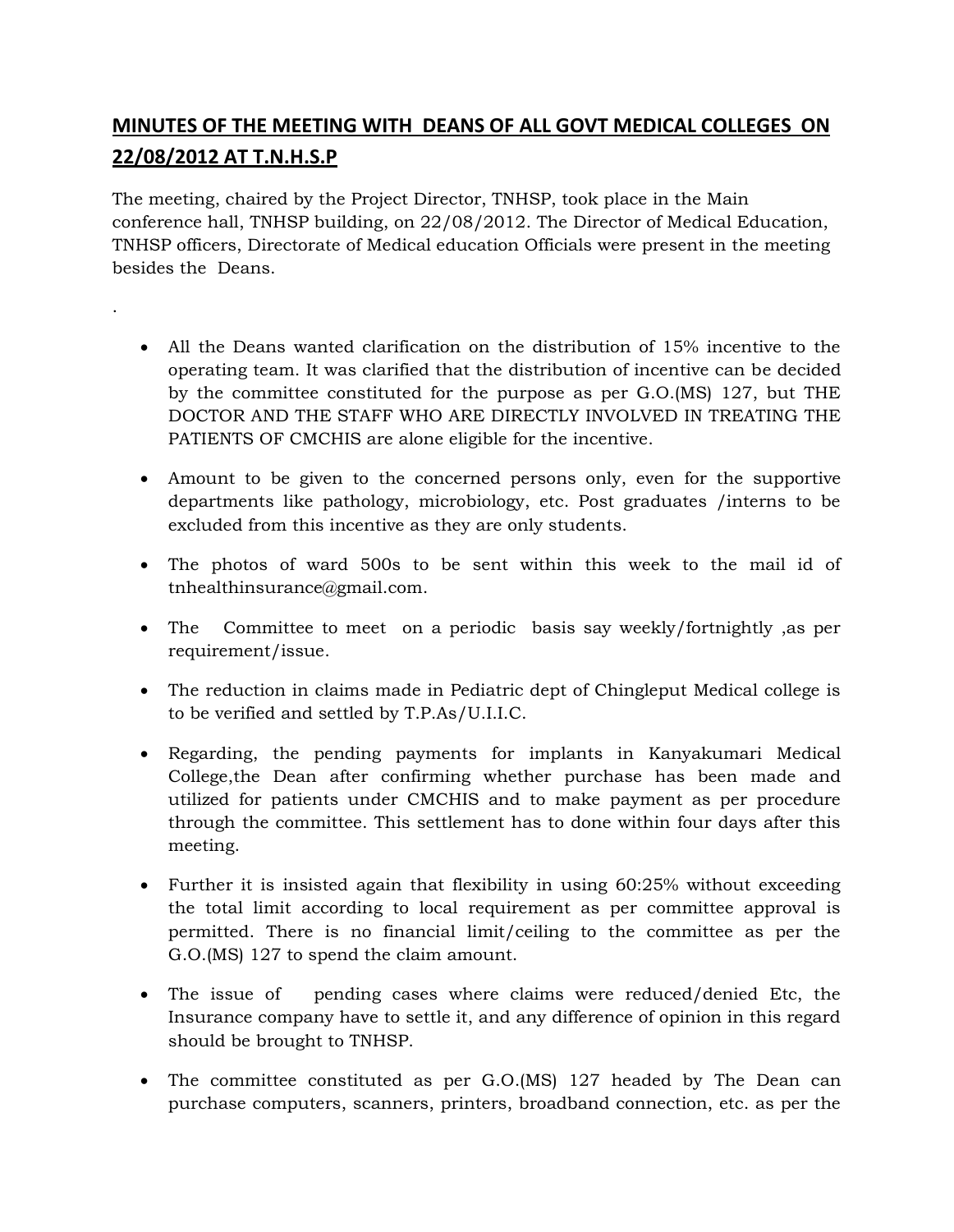requirement and in adherence to the procedures. As per the DME's request Cots, Blankets, Linen, Stools can also be purchased for the benefit of the patients under the scheme. High End procedures like Cath lab, digital x-ray may be purchased under the claims amount available through TNMSC. Doctors / Nurses technicians may be hired wherever required with the approval of the Committee.

- All the Manpower sanctioned for CMCHIS as per G.O 127 to be appointed immediately by all the Deans and send report to T.N.H.S.P.
- The 19 cases pending and 30 cases in O&G in Tiruvarur Medical College hospital has to be sorted out by TPAs with the Dean, and report to be sent to TNHSP by the Dean.
- If preauths are Inadvertently obtained they have to be cancelled by Medical officers, under monitoring by nodal officers/Deans to reduce the difference between preauth and claims made.
- In Madurai Medical College, Sanitary workers may be engaged by outsourcing for the CMCHIS wards.
- All the Deans have To give Proposal For Improvement Of Ward 500.
- All Purchase of equipments of value greater than 5 lakhs, must be made through TNMSC .
- Regarding the revision of pay for staff nurses appointed on contract basis in CMCHIS wards,an Amendment To G.O(MS) 127 to be sent to the Government of Tamil Nadu, for approval by TNHSP.
- All Major Civil works has to be done by PWD only(after submitting the deposit for the same to PWD).
- In Govt Hospitals submitting the preauth with doctor's certification and claims with detailed discharge summary(duly signed with seal) is sufficient. The insurance company if required can verify the reports in the hospital files.
- The Preauth will be permitted only if patients are admitted and treated in the insurance wards identified as per G.O.(MS) 127. Also Consent letter at the Preauth stage and Satisfactory letter at the Claims stage from the patients to be submitted.
- If a required diagnostic procedure is not available within the institution, then the same can be done at any outside centre with committee approval and the amount is to be paid from the claim money.